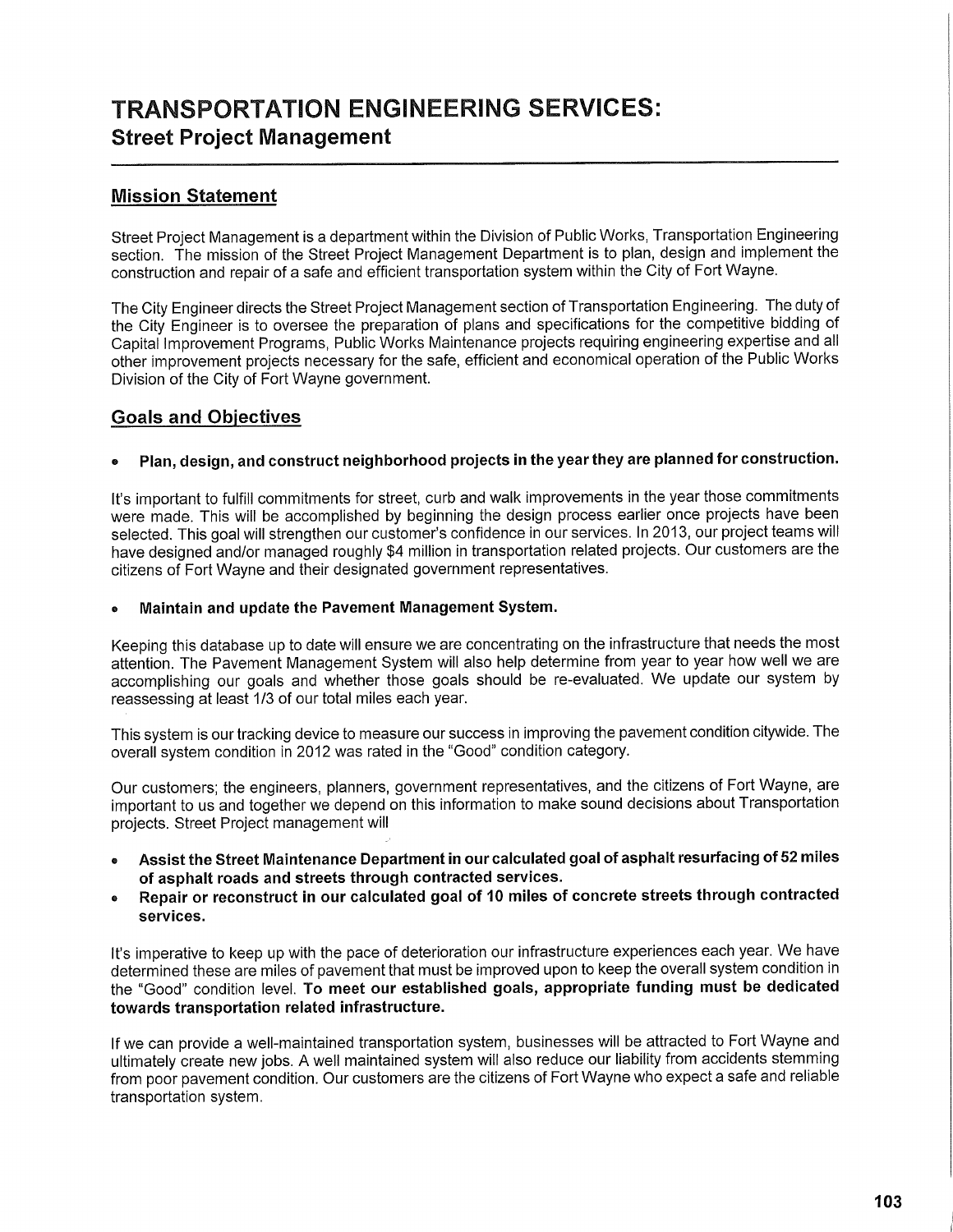## **Long-term goals:**

Our long-term goal is to incorporate a multi-year maintenance and repair plan, as well as an estimate, for each street segment of the city into the Pavement Management System database.

### **Services Provided:**

- Design road improvements.
- Construction management of all new construction and repairs for streets, alleys, sidewalks and curbs.

 $\bar{\mathcal{L}}$ 

- Provide estimates for and recommend new street, curb, sidewalk projects.
	- a). Citizen Concerns
	- b). Neighborhood Capital Improvement Surveys
	- c). Petitions
	- d). Risk Management Claims
- Communication with general public
- Review projects in routing
- Assist various City Departments
	- o Provide engineering expertise and review
	- o Provide engineering/construction management
- Assist in long-range transportation planning.
- Design and manage ADA projects.